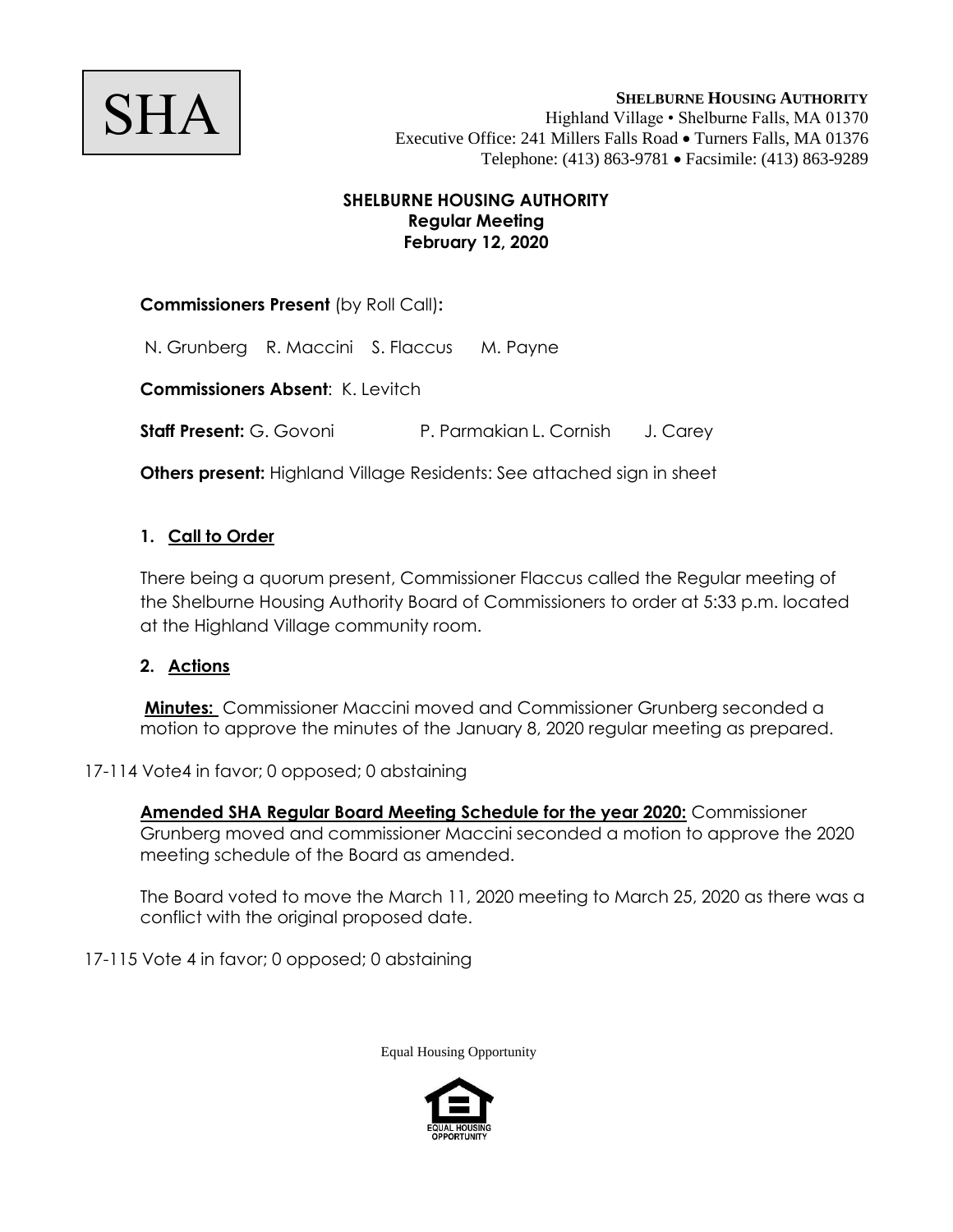**EFPR Group, CPA's, PPLC New Audit Firm:** Commissioner Payne moved and Commissioner Maccini seconded a motion to authorize Executive Director, Gina Govoni, as contracting officer, to enter into an agreement by and between Shelburne Housing Authority and EFPR, Group, CPA's, PPLC for audit and related services for years ending September 30, 2019, 2020, 2021.

L. Cornish reported that current auditor, M. Guyder from MARCUM, LLP advised her in July or August of 2019 that he will no longer be keeping SHA on as a client.

L. Cornish reported that EFPR provided good references, have a good background and offered their services to us at a fair price. Their contract is for 3 years and the increase in cost is a reasonable amount for each year over the next 3 years.

17-116 Voted 4 in favor; 0 opposed; 0 abstaining

L. Cornish presented the year end 12/31/19 financials which reflect the budget reported for the last 4 years, along with the requested budget for 2020 with some adjustments.

 In summary, the current reserves are going quickly. HRA has been assisting financially to get SHA through projects. If all projects get settled and paid this will increase the operating reserve balance to a healthier balance, but there is still concern that SHA will not meet the operating reserve threshold required by DHCD at fiscal year-end.

**Regional Structure:** Commissioner Maccini moved and Commissioner Payne seconded the motion to authorize Executive Director, Gina Govoni, to submit an application to DHCD in response to PHN 2019-24, seeking technical assistance to explore a regional organizational structure.

G. Govoni and L. Cornish reported to the Board the fundamentals of submitting PHN 2019-24 NOFA to DHCD on behalf of SHA and HRA. DHCD is providing this opportunity to see if regionalizing can work. Submission of application in no way binds the authority to regionalize.

If the application is accepted, DHCD will provide each authority with \$25,000 which will be used to hire the right consultant with the background and experience needed to form a plan and delve into the intricacies of regionalizing.

G. Govoni reassured the Board that they will be involved in this process.

17-117 Vote 4 in favor; 0 opposed; 0 abstaining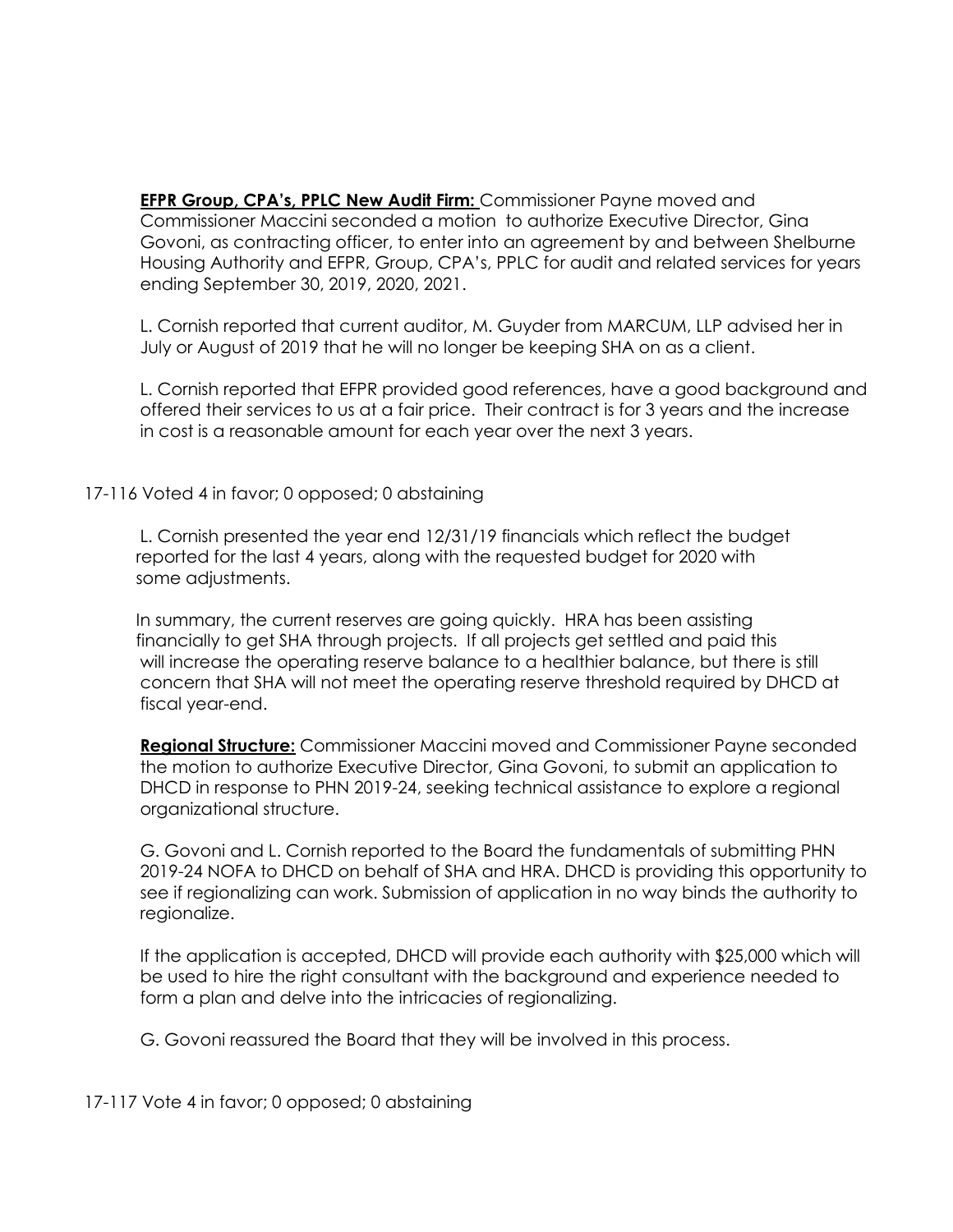#### **Discuss Board Member Terms:**

Commissioner Flaccus term expires November, 2020. Commissioner Payne's term expires May, 2020 and she plans on running. Commissioner Maccini's term expires, July, 2023. Commissioner Grunberg's term expires June, 2020 he will be resigning after his term.

#### **Discuss Board Meeting Format:**

A question was posed to the Board by Chair, Susan Flaccus, as to whether or not they would prefer to have Secretary Ex officio, G. Govoni, run the board meetings. It was clarified that the Chair, upon his/her discretion, can turn the meeting over to the Secretary.

A concern was raised regarding the role of the Board as a Governor of the Agency and the structure of the meetings, especially in regards to the public participation. It was determined that the current policy be reviewed at the next board meeting and revised, should the Board vote to do so. An example of such a revision could be that the public can have input during the meeting for questions and clarification and when necessary, apply a time limit to those participating.

It was also recommended that residents consider forming a Resident Association. That would allow them the appropriate venue to discuss any management concerns or questions which then can be brought forth to management.

#### **Review of SHA Lease and Resident Handbook, as well as Gardening, Smoking and other policies:**

Due to the lateness of the evening, the Board agreed to review these items at the next scheduled board meeting.

#### **Discuss Surveillance Cameras:**

Commissioner Payne requested that at P. Parmakian earliest convenience to provide her with the price information she had on surveillance cameras.

## **3. Staff Report:**

Highland Village has 2 vacancies.

The Performance Management Review is scheduled to occur this week. Residents will be notified as it will require unit inspections.

#### **4. Ongoing Concerns:**

The concerns listed on the agenda will continued to be reviewed at each meeting until resolved.